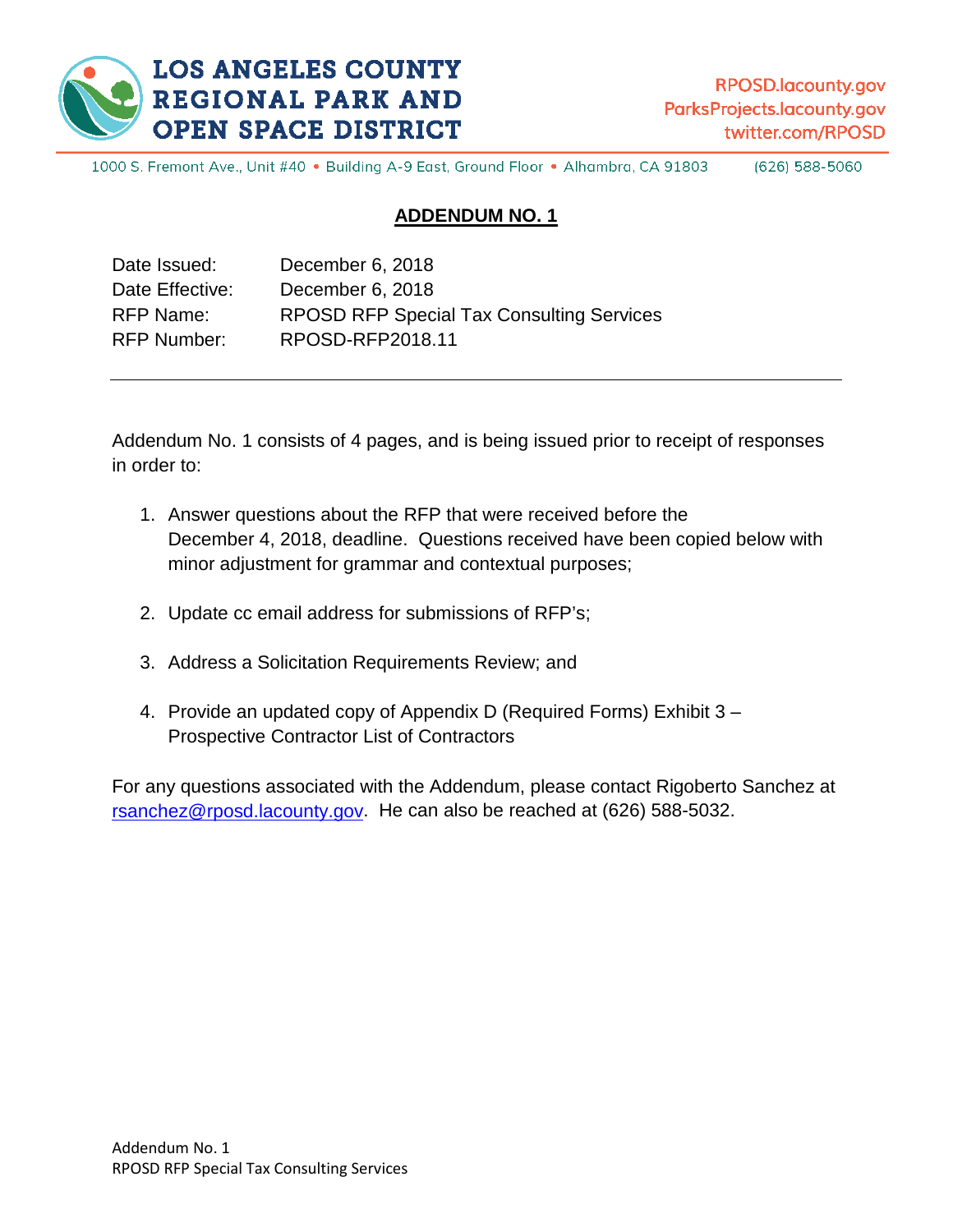#### Questions and Answers

1. Please provide the final (with any clarifications or amendments) special tax formula for the application of the tax to all parcels.

*The Special Tax is imposed upon all improved parcels located within the boundaries of RPOSD, which are coterminous with the County of Los Angeles, including all incorporated areas. The Special Tax is levied on all improved parcels per square foot of structural improvements at a rate of 1.5 cents per square foot, excluding the square footage of improvements used for parking.*

2. Should the contractor provide a toll-free phone number for application on the property tax bills, for inquiries?

*No, RPOSD uses its own number to answer inquiries.* 

3. Under scope of work item 6.2.1 (Appendix A, page 4), "Contractor shall provide a fulltime Contractor Project Manager. RPOSD must have access to the Contractor Project Manager during RPOSD business hours and during specified timeframe identified by RPOSD and the Contractor. Contractor shall provide a telephone number where the Contractor Project Manager may be reached during RPOSD business hours from Monday through Thursday, 6:30 a.m. to 5:30 p.m. Is 8:00 a.m. to 5:00 p.m. Monday to Friday acceptable for hours of operation?

*RPOSD conducts business during the specified timeframe. RPOSD expects to be able to reach the Contract Project Manager within the timeframe referenced. Adjustments to this timeframe can occur, if it is decided by the Project Director and Contractor.* 

4. Is it mandatory, that all contracts for the previous three years be listed per the instructions?

*See next section for additional information about this question.*

5. When I email **OSDAdministration @parks.lacounty.gov** I receive an error message. Is there an alternative email?

*The alternative email address is [info@rposd.lacounty.gov](mailto:info@rposd.lacounty.gov)*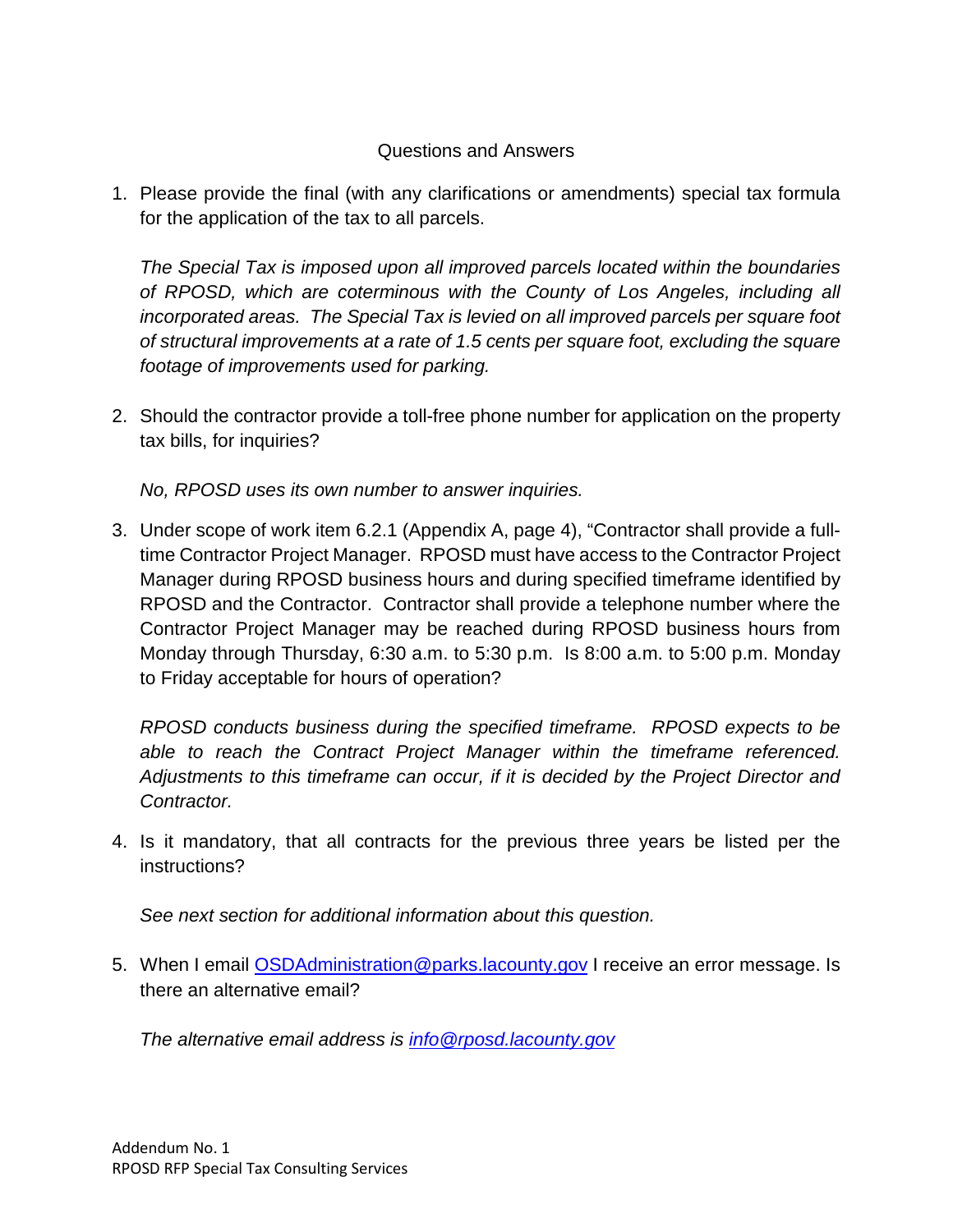### Solicitation Requirements Review

On December 3, 2018, RPOSD received a Solicitation Requirements Review which stated the following:

Providing our entire list of contracts with public entities as required in Exhibit 3 - Prospective Contractor List of Contractors, located in Appendix D (Required Forms) is an extremely onerous task as we provide a broad list of services to hundreds of local government agencies. It would take hundreds of hours of staff time, with extensive expenses for the effort. Providing this information will also put us at a competitive disadvantage to others. Providing a sampling of contracts would be a reasonable request.

After reviewing the Solicitation Requirements Review, RPOSD has decided to modify the form in Appendix D (Required Forms) Exhibit 3 – Prospective Contractor List of Contractors to minimize the burden that may be experienced by Proposers.

Please use the revised form when submitting your proposals.